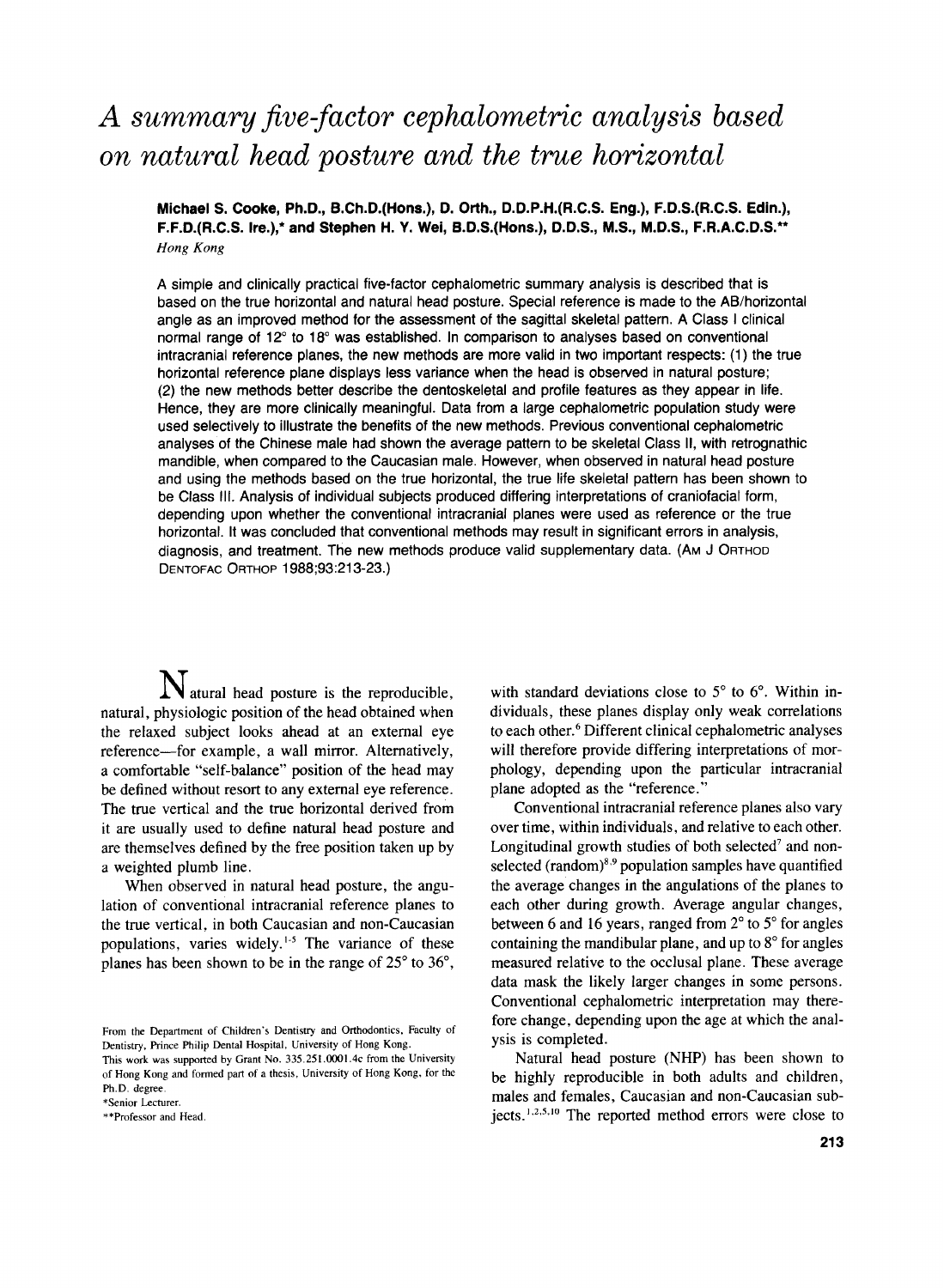

**Fig. 1. Five-factor summary analysis in which all the angular**  measurements are based on the true horizontal and natural **head posture. The true horizontal reference plane has been shown to be six times less Variable than conventional intracra, nial reference planes.** 

 $2^\circ$ . The variance, which is the square of the method error, was therefore 4°. In contrast, the variance of conventional intracranial reference planes to the true vertical in NHP ranged between  $25^{\circ}$  and  $36^{\circ}$ . The variability of the true horizontal as a cephalometric refer: ence plane in NHP thereby represents at least a sixfold improvement in reliability in relation to the variability of previously used intracranial planes. Analyses based on NHP and the true horizontal also should be more clinically relevant. They would better describe morphology as it truly appears in life.

Several researchers have argued that NHP is the logical reference and orientation position for the evaluation of craniofacial morphology.<sup>3;4,5,11,12</sup> This article presents a simple and clinically practical five-factor **cephalometric** summary analysis based on NHP and the true horizontal, which includes an improved method for the assessment of the sagittal skeletal pattern. The summary analysis has been applied and evaluated in a cephalometric population study of 240 Chinese (Hong Kong) and 80 Caucasian 12-year-old schoolchildren.<sup>5</sup>

To highlight the benefits of the new analytic methods and to draw attention to possible "errors" in conventional methods, some selected examples taken from the large population study will be presented. The new methods will be applied to both individuals and to groups.

# **METHOD**

# **Five-factor summary analysis (Fig. 1)**

All five variables may be "read" by reference to a single horizontal line. This line may be drawn in any vertical position. The location shown, close to the Frankfort plane, has been selected both for visual clarity and because some of the analogous previous variables used the Frankfort plane as their reference. Comparison between the old and the new variables, now based on the true horizontal, becomes conceptually easier. If the film edge truly lies at right angles to the ground, the new horizontal reference plane may be drawn parallel to the upper or lower border of the radiograph. If not, the horizontal is constructed at right angles to the registered true vertical.

*Angle 1* is the anteroinferior angle between the Y axis and the true horizontal. It is exactly analogous to the conventional Y-axis angle, previously measured to the Frankfort plane and interpreted by many clinicians as forecasting the likely growth direction of the chin. Use of the new variable would:enable the growth direction of the chin to be expressed in terms of the true posture of the head. A horizontal tendency, for example, would mean that the chin was likely to grow in a forward direction relative to the face as observed in life. The previous conventional measure, by virtue of using an intracranial reference plane, may not describe the growth direction as it would manifest itself clinically in life.

*Angle 2* is the angle between the upper incisor and the true horizontal. It describes the upper :incisor inclination as it appears in life and should be interpreted in the same way as the conventional method, which adopts either the maxillary plane or the sella-nasion plane as the reference plane.

*Angle 3* is the NHP equivalent of the facial angle and should be interpreted in the equivalent manner. However, by adopting the true horizontal reference plane, the new angle now measures the position of the chin and the type of the face as they truly appear in life. The conventional facial angle describes the internal dentoskeletal architecture, whereas the new method describes the dentoskeletal architecture as it appears to others when the head is in a natural posture.

*Angle 4* is the angle between AB line and the true horizontal, devised as an improved method to assess the anteroposterior (sagittal) skeletal pattern.<sup>4</sup> If  $ex$ pressed as the anteroinferior angle minus  $90^\circ$ , then the figure obtained is conceptually comparable to the much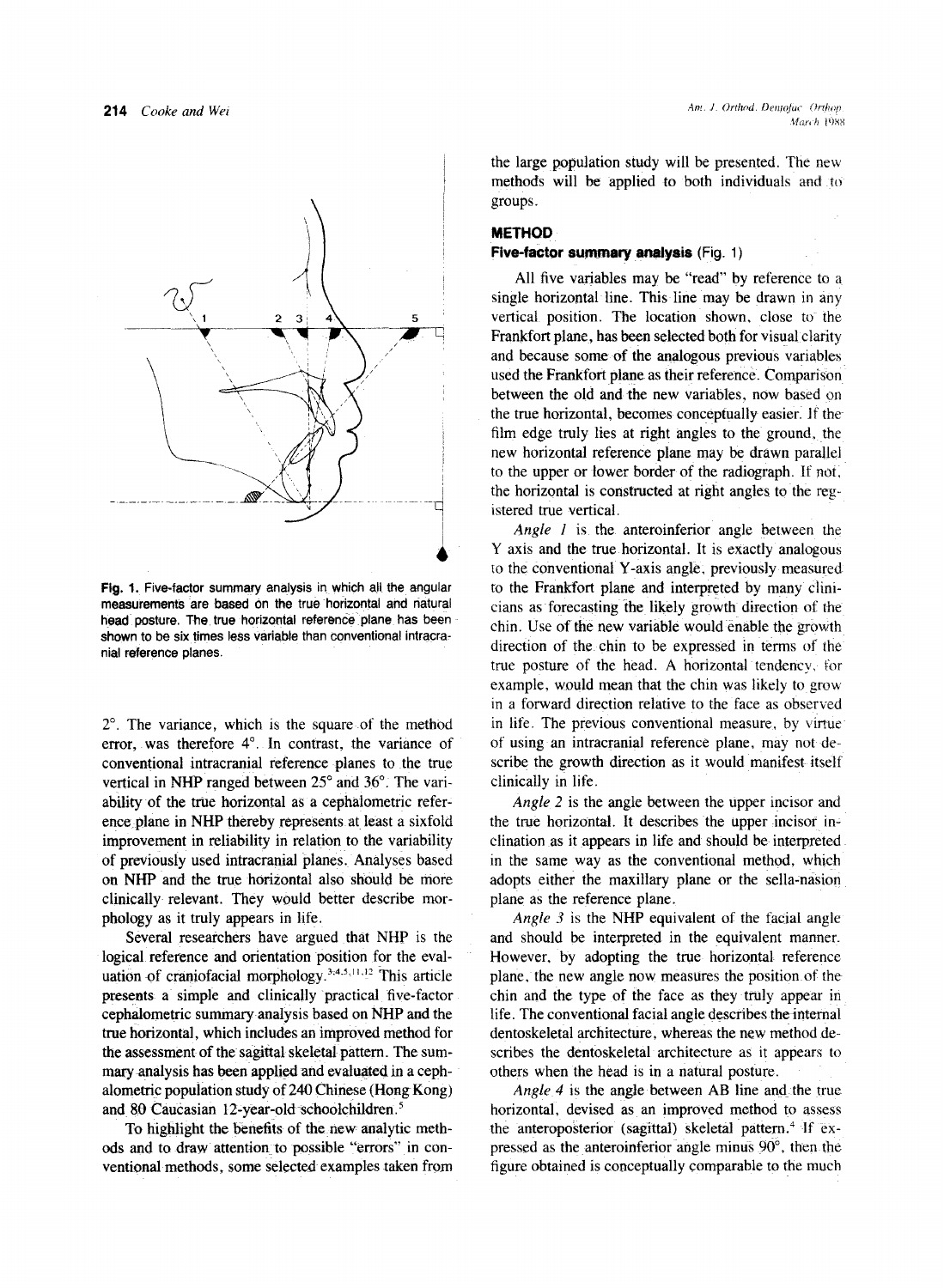# *Number 3*

|                                                   | Angle 1<br>Y axis/horizontal<br>$mean \pm SD$<br>(°) | Angle 2<br>UI/horizontal<br>$mean \pm SD$<br>(°) | Angle 3<br>Facial plane/horizontal<br>(mod. facial angle)<br><i>mean</i> $\pm$ SD<br>$(^\circ)$ | Angle 4<br>AB/horizontal<br>$mean \pm SD$<br>$(^\circ)$ | Angle 5<br>LI/horizontal<br>$mean \pm SD$<br>$(^\circ)$ |
|---------------------------------------------------|------------------------------------------------------|--------------------------------------------------|-------------------------------------------------------------------------------------------------|---------------------------------------------------------|---------------------------------------------------------|
| Chinese male subjects<br>$(n = 120)$              | $62.3 \pm 4.2$                                       | $117.7 \pm 7.1$                                  | $86.9 \pm 4.4$                                                                                  | $8.4 \pm 5.7$                                           | $127.6 \pm 7.5$                                         |
| Chinese female subjects<br>$(n = 120)$            | $63.9 \pm 5.2$                                       | $115.3 \pm 7.0$                                  | $85.6 \pm 4.9$                                                                                  | $9.4 \pm 6.1$                                           | $127.1 \pm 7.7$                                         |
| Chinese male and female<br>subjects ( $n = 240$ ) | $63.1 \pm 4.8$                                       | $116.5 \pm 7.2$                                  | $86.2 \pm 4.7$                                                                                  | $8.9 \pm 5.9$                                           | $127.3 \pm 7.6$                                         |
| Caucasian male subjects<br>$(n = 40)$             | $63.9 \pm 4.5$                                       | $107.8 \pm 7.0$                                  | $82.1 \pm 4.7$                                                                                  | $13.9 \pm 5.5$                                          | $126.9 \pm 6.5$                                         |
| Caucasian female subjects<br>$(n = 40)$           | $65.1 \pm 3.2$                                       | $106.6 \pm 7.1$                                  | $80.8 \pm 3.1$                                                                                  | $15.5 \pm 5.5$                                          | $127.8 \pm 6.3$                                         |
| Caucasian male and female<br>subjects $(n = 80)$  | $64.5 \pm 3.9$                                       | $107.2 \pm 7.0$                                  | $81.5 \pm 4.0$                                                                                  | $14.7 \pm 5.5$                                          | $127.3 \pm 6.4$                                         |
| Method error $(n = 32)$                           | 0.3                                                  | 1.1                                              | 0.6                                                                                             | 0.8                                                     | 1.5                                                     |

**Table** I. Means and standard deviations for the five-factor summary analysis angles found in random population samples of 12-year-old children in Hong Kong

used ANB angle and thereby becomes more meaningful and easier to interpret by the clinician. As the sagittal skeletal pattem is probably the most frequently assessed cephalometric variable, further consideration of the new AB/horizontal measure will be discussed later in this article.

*Angle 5* is the angulation of the lower incisor to the true horizontal. This new measure allows the true protrusion of the lower incisors to be expressed and understood in the same dimensions as adopted for the upper incisor. No corrections are required for variations in the maxillary/mandibular planes angle and the angle provides an instantly understood expression of how the lower incisors appear in life.

This new five-factor analysis to the true horizontal requires no new sets of "norms" or figures to be learned by the clinician. Only the reference plane has been changed to eliminate the errors inherent in analyses that use conventional intracranial reference planes. Conventional methods describe well the internal architecture of the face, but in describing true life appearance they are subject to errors, the magnitude of the errors depending upon the particular intracranial reference plane selected and its relationship in that person to the true vertical when in natural head posture.

Where appropriate, and this would be in persons in whom any conventional intracranial reference plane was not angulated within the average range to the true vertical in NHP, the new five-factor analysis may be used to supplement the conventional data. In this way information is obtained that describes both the internal relationships of the person and also the morphology as it appears in life. The data derived using the new method to the true horizontal may serve as "checks" and prevent fundamental misinterpretations in diagnosis and treatment, especially in patients who deviate markedly from the usual cephalometric "norms."

# **Conventional assessment of the anteroposterior (sagittal) skeletal pattern and the new AB/horizontal measure**

Many authors have shown that the angular measure ANB distorts the true relationship in cases in which nasion is markedly deviant in position from "average."<sup>13-15</sup> Corrections to the observed measure, devised from geometric principles, have not proved completely satisfactory.<sup>16-19</sup> The Wits method has gained acceptance but it measures distances, not angles, and does not correct for vertical variations in the location of points A and  $B<sup>20</sup>$ . The clinical reproducibility of the functional occlusal plane is poor.<sup>21</sup> None of the methods adopting intracranial reference planes allow for the previously described large intra- and interpopulation variances of the plane to the true vertical in NHP.

The new AB/horizontal measure is simple and practical, and with the construction of the same horizontal line, a further set of useful descriptive variables is readily obtained. It eliminates nasion and the use of intracranial reference planes. AB/horizontal further eliminates reference points relating to the teeth and to the occlusion that are difficult to locate accurately and reproducibly on cephalometric radiographs.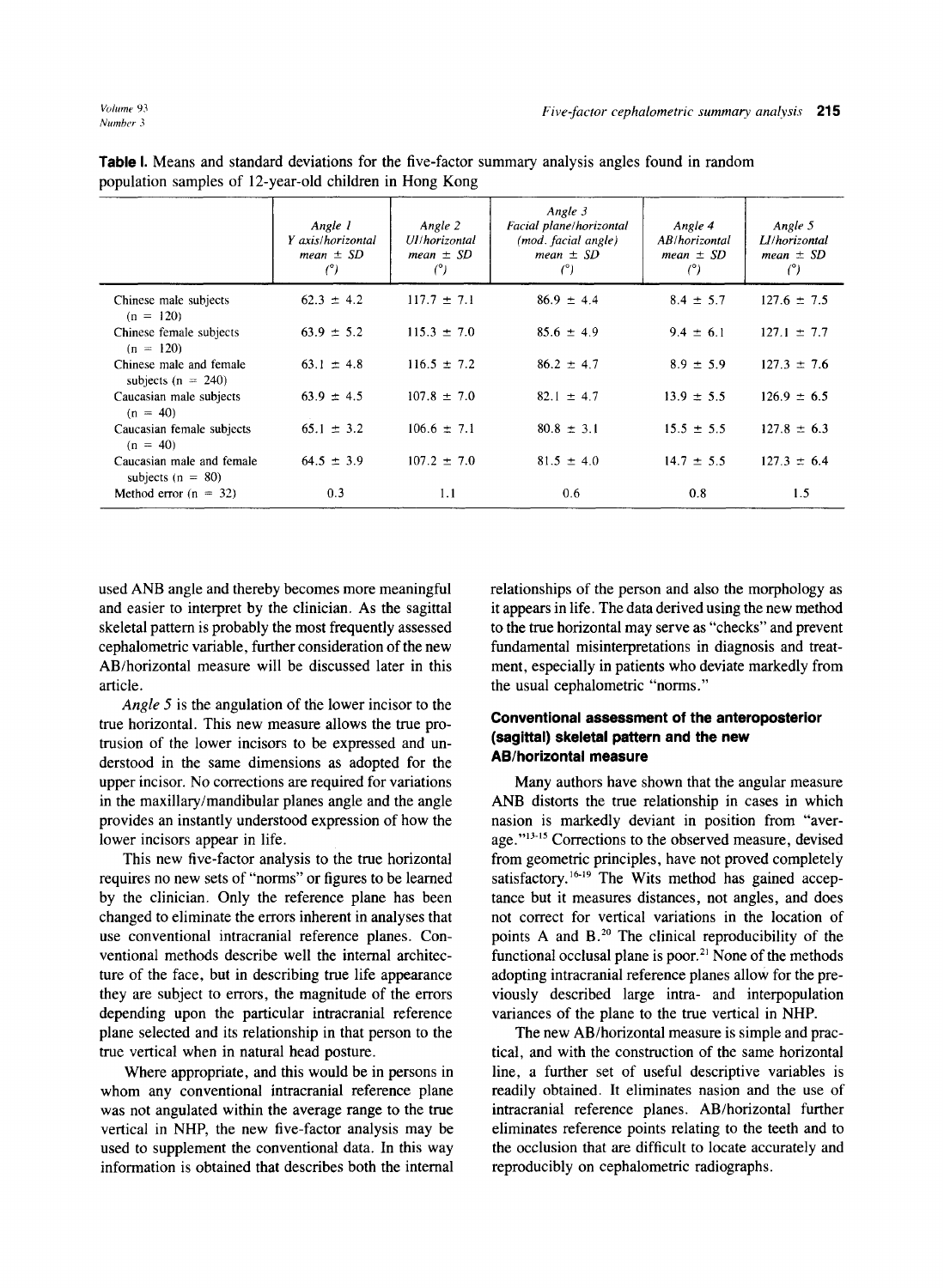

**Fig. 2. Comparisons between the average craniofacial outline form of the Chinese (n = 120) and**  Caucasian (n = 40) males when superimposed on the sella-nasion plane (A) and on the true vertical (in natural head posture) (B) at nasion. In natural head posture, all the intracranial reference planes slope down more caudally in the Chinese males ( $P \le 0.001$ ).



Fig. 3. A, Lateral profile photograph of Caucasian female **sub. ject (no. 14782).** 

The data for the AB/horizontal angle were correlated with the conventional ANB angle, a "corrected" ANB angle; the angular Wits appraisal, and the AB line to the occlusal plane.<sup>5</sup> For both samples studied, Chinese and Caucasian, the AB/horizontal angle was only weakly correlated to the other methods with coefficients of correlation in the range of  $0.5$  to  $0.7$ . This degree of correlation has no clinically predictive value. In this sense it cannotbe considered as a minor variation of the other methods. The angle AB/horizontal must be viewed as a fundamentally new clinical assessment of the skeletal pattern.

#### "Normal" AB/horizontal values for clinical use

In clinical use the skeletal pattern is said to be Class I when the ANB angular difference lies between 2° and 4°. Examination of Caucasian combined male and female data (Table I) showed that this Class I range embraces approximately the mean value for ANB  $\pm$ half of the standard deviation. Applying the same method to the AB/horizontal data for Caucasians, the comparable range was  $15^{\circ} \pm 2.8^{\circ}$ . Expressed as rounded, easily applied clinical figures, the range for Class I skeletal pattern, using the AB/horizontal measure, would be  $12^{\circ}$  to  $18^{\circ}$ . Until further experience using the new method has been accumulated, the following standards are suggested.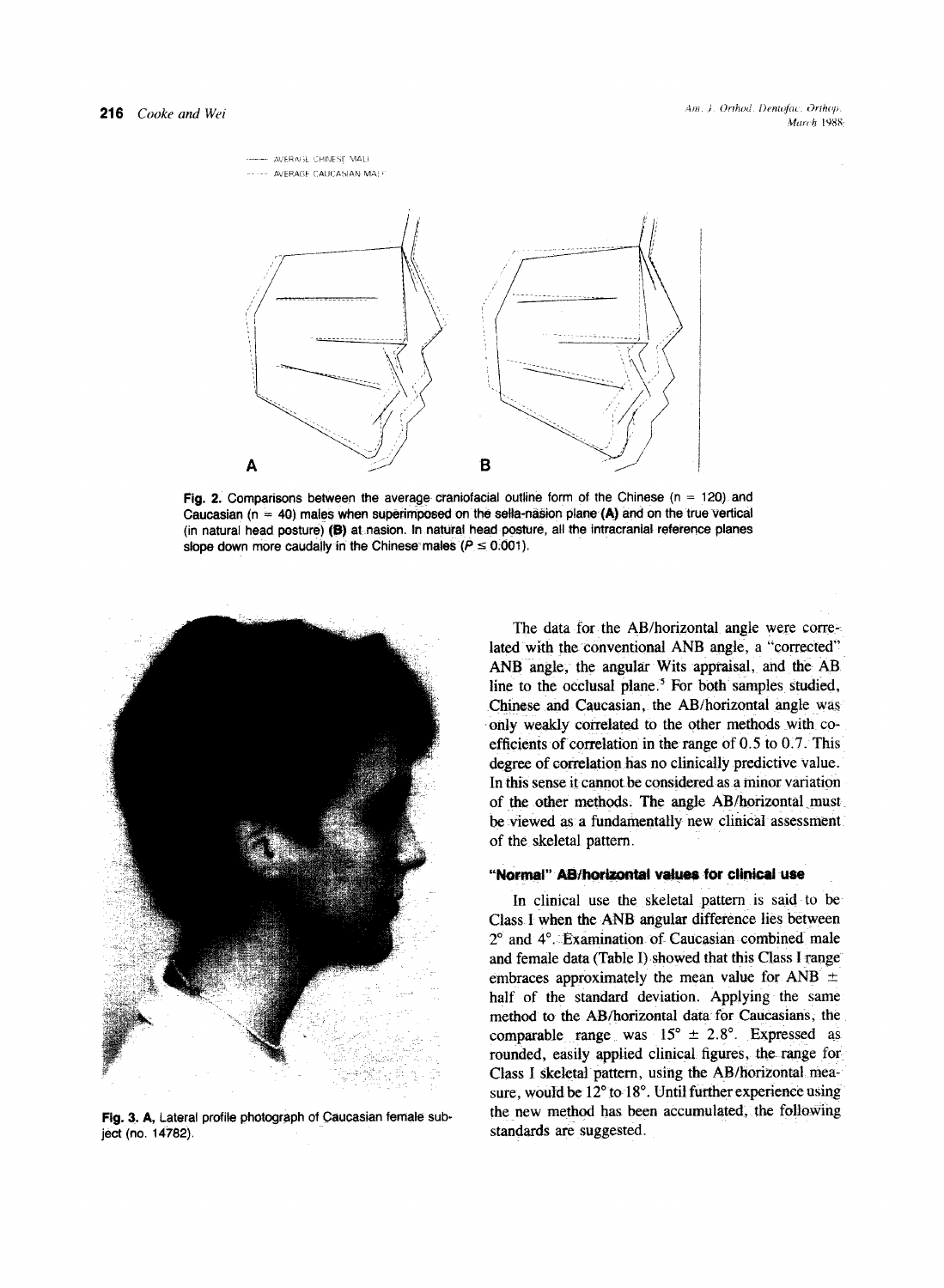

**Fig. 3 (Cont'd). Comparisons between the craniofacial outline form of female subject in A and the average Caucasian female (n = 40). The outline forms are superimposed on the maxillary plane at nasion (B) and on the true vertical at nasion (in natural head posture) (C).** 

|                                            | <b>SNA</b><br>(°) | <b>SNB</b><br>$(^\circ)$ | AND<br>(°) | Y axis<br>$(^\circ)$ | Facial<br>angle<br>(°) | MxP/MnP<br>$(^\circ)$ | UI/MxP<br>(°) | L I/MnP<br>(°) | <b>UI/LI</b><br>(°)                                                                                                                 | LI tip to<br>A/Po<br>(mm) |
|--------------------------------------------|-------------------|--------------------------|------------|----------------------|------------------------|-----------------------|---------------|----------------|-------------------------------------------------------------------------------------------------------------------------------------|---------------------------|
| Chinese male<br>subjects<br>$(n = 120)$    | 83.5              |                          |            |                      |                        |                       |               |                | $\pm$ 3.9 79.9 $\pm$ 4.2 3.6 $\pm$ 2.5 65.8 $\pm$ 5.9 83.5 $\pm$ 5.7 26.3 $\pm$ 4.8 118.1 $\pm$ 6.2 100.9 $\pm$ 7.0 114.7 $\pm$ 9.6 | $+5.3$                    |
| Caucasian male<br>subjects<br>$(n = 40)$   |                   |                          |            |                      |                        |                       |               |                | $81.8 \pm 3.078.7 \pm 2.93.2 \pm 1.961.6 \pm 3.784.4 \pm 3.626.0 \pm 4.7110.5 \pm 5.198.2 \pm 5.6125.3 \pm 8.5$                     | $+2.2$                    |
| Caucasian female<br>subject (no.<br>14782) | 71.3              | 71.0                     | 0.4        | 60.4                 | 85.9                   | 36.0                  | 110.2         | 84.4           | 129.5                                                                                                                               | $+0.1$                    |
| Chinese female<br>subject (no.<br>30124)   | 83.2              | 74.9                     | 8.3        | 70.2                 | 79.3                   | 33.7                  | 111.0         | 99.8           | 115.6                                                                                                                               | $+0.5$                    |
| Caucasian male<br>subject (no.<br>13747)   | 85.3              | 83.7                     | 1.5        | 57.0                 | 89.1                   | 13.3                  | 108.9         | 102.0          | 135.8                                                                                                                               | 0.0                       |
| Method error<br>$(n = 32)$                 | 0.8               | 0.5                      | 0.5        | 0.7                  | 0.9                    | 0.7                   | 1.2           | 1.7            | 2.1                                                                                                                                 | 0.4                       |

**Table** II. Means and standard deviations for selected conventional dentoskeletal cephalometric variables in groups and individual subjects selected from population samples of 12-year-old children in Hong Kong

| Variable AB/horizontal                     |  |  |
|--------------------------------------------|--|--|
| $(antero inferior angle minus 90^{\circ})$ |  |  |

| Skeletal Class I   | $12^{\circ}$ to $18^{\circ}$ |
|--------------------|------------------------------|
| Skeletal Class II  | $>18^{\circ}$                |
| Skeletal Class III | $\leq$ 12°                   |

This would produce the same proportion of persons belonging to the different classes as is currently produced when applying the conventional ANB angular measure to a Caucasian population.

# **CLINICAL APPLICATION**

The benefits of the new analyses and the inherent errors in conventional methods are highlighted by analysis of selected examples applying both methods. Both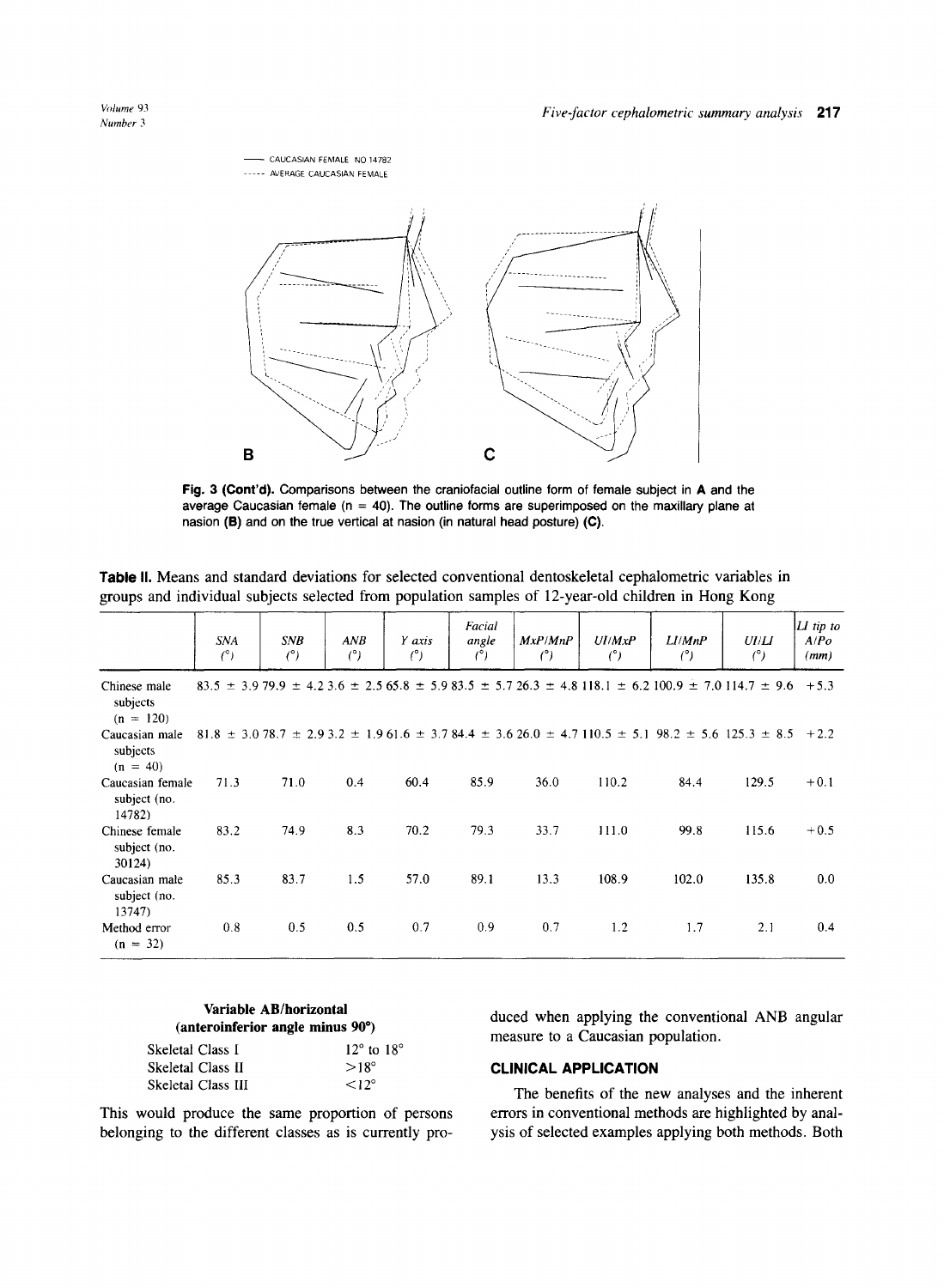|                                         | SN/vertical<br>$(^\circ)$ | FH/vertical<br>$(^\circ)$ | MxP/vertical<br>$(^\circ)$ | FOP/vertical<br>$(^\circ)$ |
|-----------------------------------------|---------------------------|---------------------------|----------------------------|----------------------------|
| Chinese male subjects<br>$(n = 120)$    | $83.2 \pm 5.6$            | $86.6 \pm 6.9$            | $90.3 \pm 4.5$             | $100.9 \pm 4.6$            |
| Caucasian male subjects<br>$(n = 40)$   | $87.6 \pm 5.6$            | $92.3 \pm 5.2$            | $92.6 \pm 5.5$             | $101.8 \pm 4.7$            |
| Caucasian female subject<br>(no. 14782) | 78.2                      | 91.8                      | 84.1                       | 94.6                       |
| Chinese female subject<br>(no. 30124)   | 71.3                      | 76.5                      | 81.2                       | 92.3                       |
| Caucasian male subject<br>(no. 13747)   | 91.7                      | 94.6                      | 96.4                       | 96.0.                      |

**Table** IlL Means and standard deviations for variables related to the true vertical and horizontal in selected groups and subjects from population samples of 12-year-old children in Hong Kong

individual subjects and population groups have been selected. All the data are condensed from a computerized cephalometric study of 240 12-year-old Chinese children in Hong Kong and a comparative group of 80 British Caucasian children also living in Hong Kong.<sup>5</sup>

The Chinese sample was a partially stratified random sample based on schools. All subjects spoke Cantonese with parents originally from Guangdong, the most southern province of China, which adjoins Hong Kong and from where the great majority of the Hong Kong population has originated. The consent rate was 87% and the sample comprised equal numbers of boys (n = 120) and girls (n = 120). None of the children had had previous or current orthodontic treatment. The comparative Caucasian group comprised 40 boys and 40 girls of British parentage. Two expatriate schools were selected and the final sample randomly drawn from the children consenting to the study. The consent rate averaged 54%. Although no selection was made on the basis of dental occlusion or physical appearance, a number of British children (four boyS, 8.7%; six girls, 12.5%) had to be rejected from the initial sample because of previous or current orthodontic treatment.

All radiographs were recorded with the subject standing in the "orthoposition" NHP as originally defined by  $M\phi$ lhave<sup>22</sup> and as later adopted and modified by Solow and Tallgren,<sup>2</sup> and others.<sup>5,10,23</sup> A- General Electric 1000 x-ray unit with a Wehmer CI~2 cephalometer was used and the true vertical marked on each film by a wire plumb line. Ear posts were inserted and the subjects looked into a mirror located 200 cm ahead after first tilting the head forward and backward with decreasing amplitude until a comfortable position of natural balance was found. Special care was taken to ensure that the head was not moved when the ear posts were carefully inserted. To prevent the children Swaying, it was necessary also to define the feet position as: "a comfortable distance apart and slightly diverging. ''5 All radiographs were recorded in the morning by the same operators. To further standardize the recording procedures, a pilot study involving more than 100 children was completed before the start of the present study.

The method error of the head positioning was  $1.9^{\circ}$ for the Chinese sample. This was determined from repeat recordings and repeat measurements on subjects in a complementary methodologic study of NHP reprodueibility. The time between the repeat recordings was 4 to 10 minutes  $(n = 30)$  and 1 to 2 hours  $(n = 30)^5$  Dahlberg's formula, method error  $\equiv$ 

 $\sqrt{\frac{\Sigma d^2}{2n}}$ , was applied to the difference between the initial

and repeat radiographs for each subject.<sup>24</sup> For clarity, the profile photographs and the superimposed summary graphics are presented, but not all the detailed cephalometric data. In the original study, 49 linear and 56 angular hard- and soft-tissue variables were analyzed. However, only five variables have been used in this proposed new summary analysis (Fig. 1).

# **Comparison between Chinese and Caucasian** male subjects

The graphics in Fig. 2 and the data in Tables l through ili were derived from a study of 120 randomly selected 12-year-old Chinese boys and a comparative group of 40 British Caucasian boys<sup>5</sup> in Hong Kong. In Fig. 2,  $A$  the mean craniofacial outline forms of the two groups have been superimposed on SN at nasion, and in Fig.  $2$ ,  $B$ , the outline forms have been super-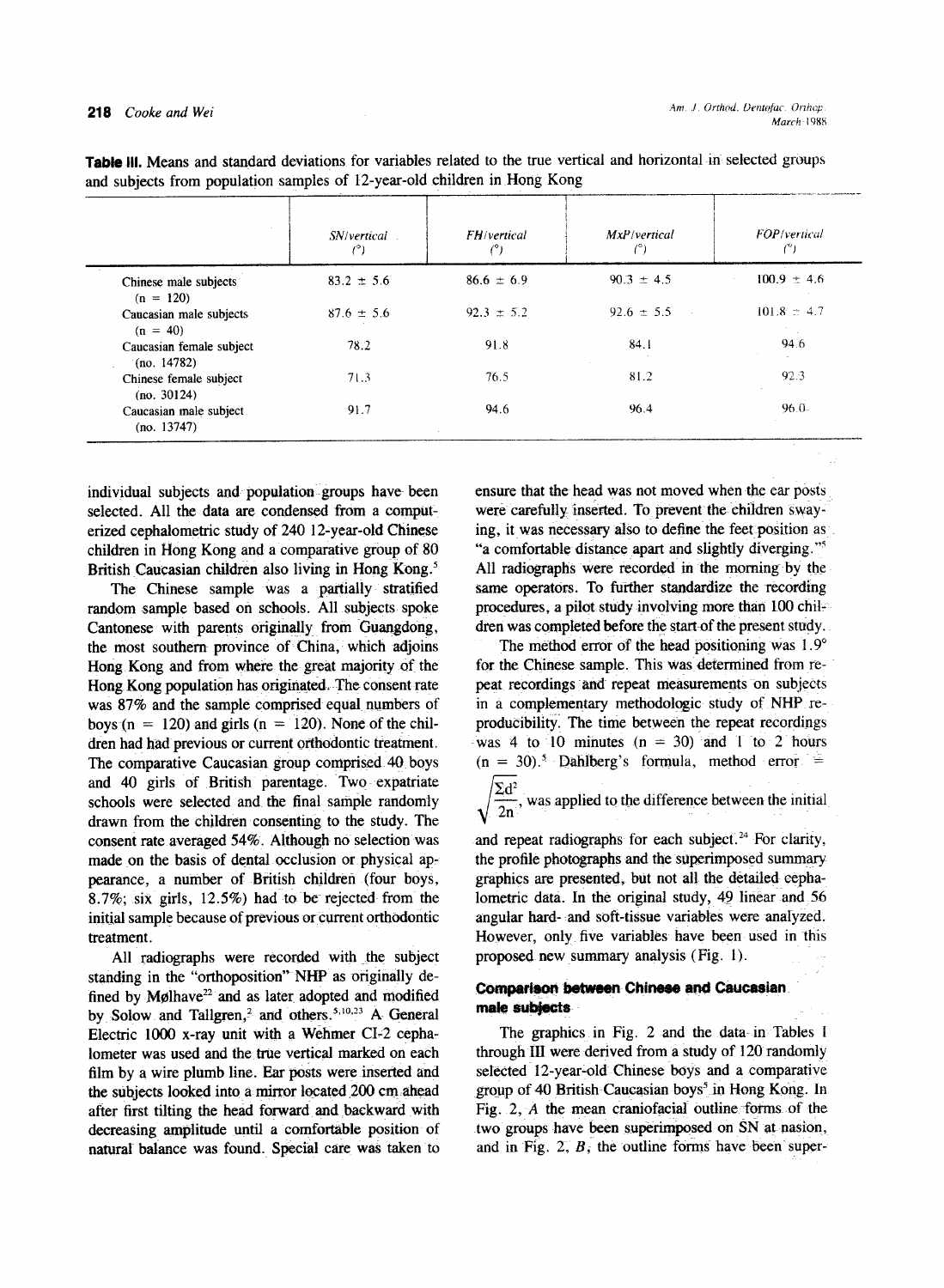| MnP/vertical<br>(°) | Angle 1<br>Y axis/horizontal<br>(°) | Angle 2<br><b>UI/horizontal</b><br>(°) | Angle 3<br>Facial plane/horizontal<br>(mod. facial angle)<br>$(^\circ)$ | Angle 4<br>AB/horizontal<br>$(^\circ)$ | Angle 5<br>LI/horizontal<br>$(^\circ)$ |
|---------------------|-------------------------------------|----------------------------------------|-------------------------------------------------------------------------|----------------------------------------|----------------------------------------|
| $116.6 \pm 5.4$     | $62.3 \pm 4.2$                      | $117.7 \pm 7.1$                        | $86.9 \pm 4.4$                                                          | $8.4 \pm 5.7$                          | $127.6 \pm 7.5$                        |
| $118.7 \pm 4.8$     | $63.9 \pm 4.5$                      | $107.8 \pm 7.0$                        | $82.1 \pm 4.7$                                                          | $13.9 \pm 5.5$                         | $126.9 \pm 6.5$                        |
| 120.0               | 62.2                                | 116.1                                  | 84.1                                                                    | 7.9                                    | 114.4                                  |
| 114.9               | 56.7                                | 119.7                                  | 92.8                                                                    | 7.5                                    | 124.7                                  |
| 109.7               | 61.6                                | 102.6                                  | 84.6                                                                    | 12.1                                   | 121.7                                  |

imposed on the true vertical also at nasion. In changing from 2,  $A$ , to 2,  $B$ , the Chinese face is seen to swing anticlockwise with the chin rotating forward and upward. The reason for this change lies in the variation of the reference plane sella-nasion to the vertical when the two groups are analyzed in NHP. For the Chinese male subjects, SN/vertical was found to be 83.2°, whereas for the Caucasian male subjects, it was 87.6°, a difference of 4.4°, which was highly significant with  $P \le 0.001$ .

Methods of analysis that effectively superimpose on the SN plane, and the SNA and SNB angular measures are good examples, have the effect of rotating the Chinese cephalometric tracing almost  $5^{\circ}$  out of line with the true life appearance of this population group. This effective rotation also produces a net effect of rotating the observed angulations of the incisors, the Y axis, and many other commonly assessed variables. While 4.4 ° may not at first appear substantial, it must be realized that the normal Class I range for the ANB angle is within  $2^{\circ}$  to  $4^{\circ}$  and that a 4.4 $^{\circ}$  rotation is equivalent to changing a mild skeletal Class II case into a mild skeletal Class III. Similarly, alterations in the growth direction of the Y axis by only a few degrees during treatment are considered very significant clinically. The actual magnitude of 4.4° may be directly visualized from the two superimposed graphics.

Previous analyses of the data have shown that the differing SN/vertical angulations cannot be explained away as being dependent upon, or resulting from, relative differences in spinal posture. Nor may the observed differences be explained in terms of the cranial base saddle angle, which showed no significant intergroup difference.<sup>5</sup> The more caudal angulation of the SN/vertical angulation in NHP, and of the other intracranial reference planes, appears to represent a true morphologic and ethnic difference and supports the observation of Yen<sup>25</sup> on a Taiwanese male population.

Conventional analysis shows the Chinese male to be skeletal Class I with an ANB of 3.6° (Table II). This is slightly on the Class II side of the Caucasian ANB value of  $3.2^{\circ}$  and is in agreement with the general view of previous studies of the Chinese face—namely, that the skeletal pattern tends toward Class lI with the chin appearing retrognathic. 26-33 The new measure for the assessment of the sagittal skeletal pattern, the AB/horizontal angle, expressed as the anteroinferior angle minus 90°, clearly shows that in life the Chinese male is skeletal Class III (Table III). At 13.9°, the Caucasian value lies within the  $12^{\circ}$  to  $18^{\circ}$  normal Class I range, while the Chinese AB/horizontal value, at  $8.4^\circ$ , is clearly Class III.

In addition to the SN/vertical angle being significantly different between the two male groups, significant differences were also found in relation to the Frankfort plane ( $P \le 0.001$ ), the maxillary plane ( $P \le$ 0.05), the occlusal plane ( $P \le 0.001$ ), and the mandibular plane ( $P \le 0.05$ ). This may be interpreted to mean that use of any of these planes as the reference plane will produce errors in the interpretation of the true life interpopulation differences between the Chinese and Caucasian male subjects. Detailed analysis provided examples of many errors in conventional analyses, including the masking of the true extent of the prognathism in the Chinese subjects and erroneous interpretation of the Chinese soft-tissue profile. A different interpretation emerged when the groups were observed and analyzed in NHP.<sup>5</sup>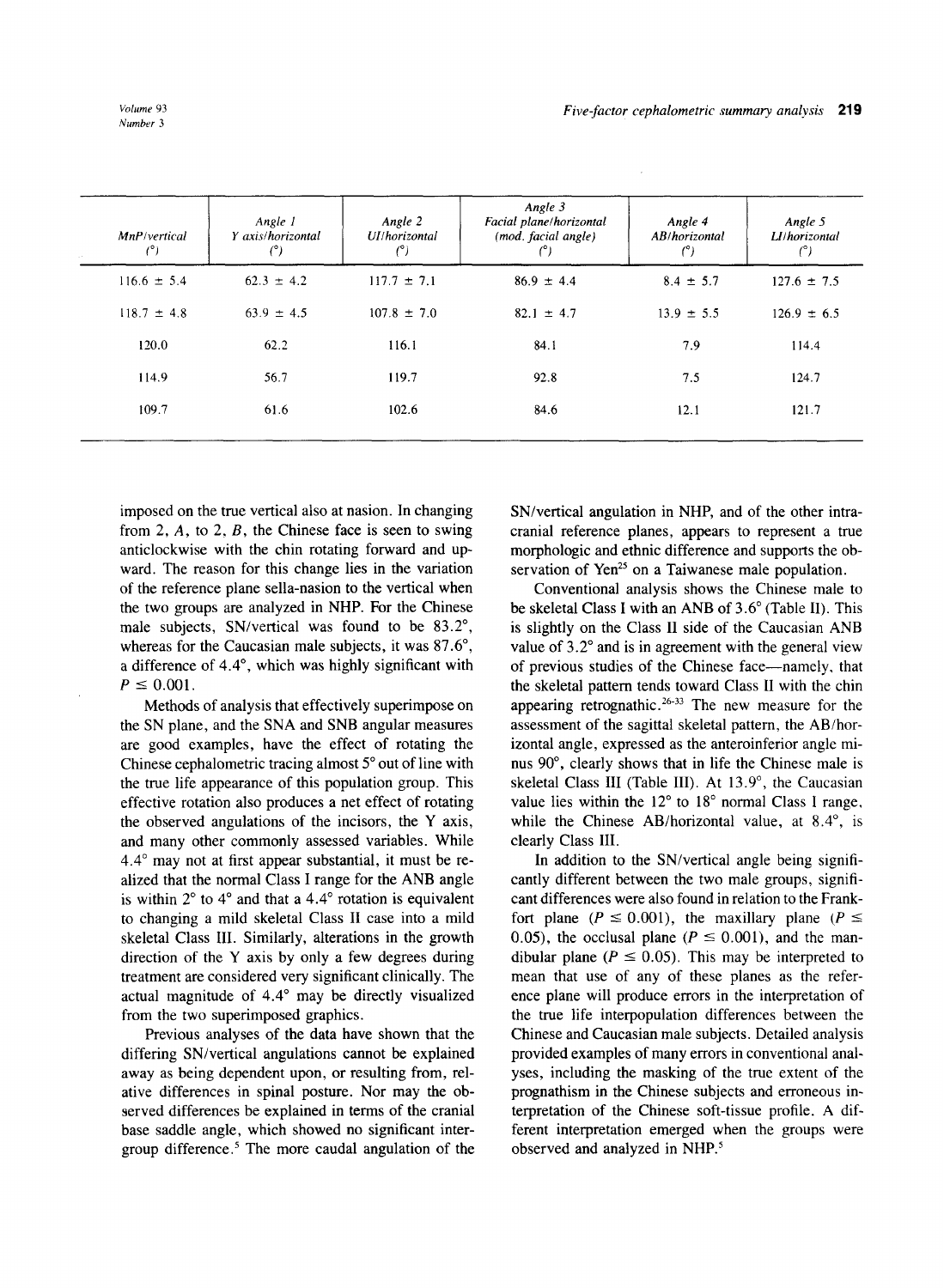

**Fig. 4, A, Lateral profile photograph of Chinese female** subject (no. 30124).

#### **Analysis of .individual subjects**

The individual graphics presented in Figs. 3 through 5 have been selected as examples in which the nonaverage angulation of a conventional reference plane to the true vertical, when the subject is in natural posture, may lead to errors in diagnosis and treatment.

*Caucasian female subject (no. 14782) (Fig. 3, Tables II and III*). The maxillary plane is at 84.1° to the vertical in relation to the group mean of  $94.9^{\circ}$ , SD 4.2 °, Sella-nasion and the occtusal planes are also more caudally angulated in NHP, but the Frankfort plane is close to the group average angulation,

Conventional analyses portray retrognathic maxilla and mandible, a Class I sagittal skeletal pattern (corrected ANB  $= 3.5^{\circ}$ , and normally angulated upper and lower incisors to the maxillary and mandibular planes, respectively. In contrast, use of the five-factor summary analysis based on the true horizontal and NHP shows that in life the maxilla is not retrognathie, the mandible is relatively prognathic, the sagittal skeletal

pattern is Class III (AB/horizontal =  $7.9^{\circ}$ ), the upper incisors are  $10^{\circ}$  proclined, the lower incisors almost  $14^{\circ}$ retroclined, and the likely growth direction of the chin less vertical than previously assessed. Conventiona! analyses will also form an erroneous view of the steepness of the lower mandibular border.

*Chinese female subject (no. 30124) (Fig. 4, Tables H and III).* This girl is characterized by a low Frankfort plane to the true vertical angulation of  $76.5^\circ$  in relation to the group mean of  $88.9^\circ$ , SD  $5.7^\circ$ . The FH/vertical angulation lies between 1 and 2 SDs from the mean and the subject is certainly not representative of an extreme of normal Variation. All the other intracranial reference planes slope down caudally more than the group averages.

Conventional analyses describe a marked skeletal Class II problem (ANB 8.3°), set-back maxilla and mandible, retrognathic profile (facial angle  $79.3^{\circ}$ ), vertical Y axis (70:2°), normally angulated upper incisors, and proc!ined lower incisors. The five-factor summary analysis shows the true life craniofacial form with a Class III skeletal pattern (AB/horizontal =  $7.5^{\circ}$ ) and a mandible that is certainly not set-back. In relation to the true horizontal, the facial angle now describes prognathic chin (facial angle/horizontal  $= 92.8^{\circ}$ ); the Y axis/horizontal shows the subject to have a strong tendency to horizontal growth; the upper incisors are proclined; and the lower incisors Show average angulation. In life the lower border of the mandible is more horizontal.

*Caucasian male subject (no, 13747) (Fig. 5, Tabtes H and II1,* This subject has been selected as an example of persons in whom the sella-nasion plane angulation to the vertical is greater than  $90^{\circ}$  when observed in natural posture. Results from the main study<sup>5</sup> and previous studies evaluating NHP have shown that these persons are representative of a substantial portion of the population.  $1-3.34.35$  In this subject the SN/vertical angulation is  $91.7^\circ$  in relation to the Caucasian male group mean of  $87.6^\circ$ , SD  $5.6^\circ$ . This value was within a single standard deviation of the group mean, The subject is by no means an example of extreme variation.

Conventional analysis describes a skeletal Class II! pattern (ANB  $1.5^{\circ}$ ) with a prognathic chin (facial angle  $89.1^{\circ}$ ), horizontal mandibular growth tendency (Y axis 57.0°), average angulation of upper incisors, and slight  $(4^{\circ})$  proclination of the lower incisors. From the profile the lower part of the face, below the nose tip, appears relatively protrusive.

When observed and analyzed in NHP, the profile is very close to the group average. The five-factor sum-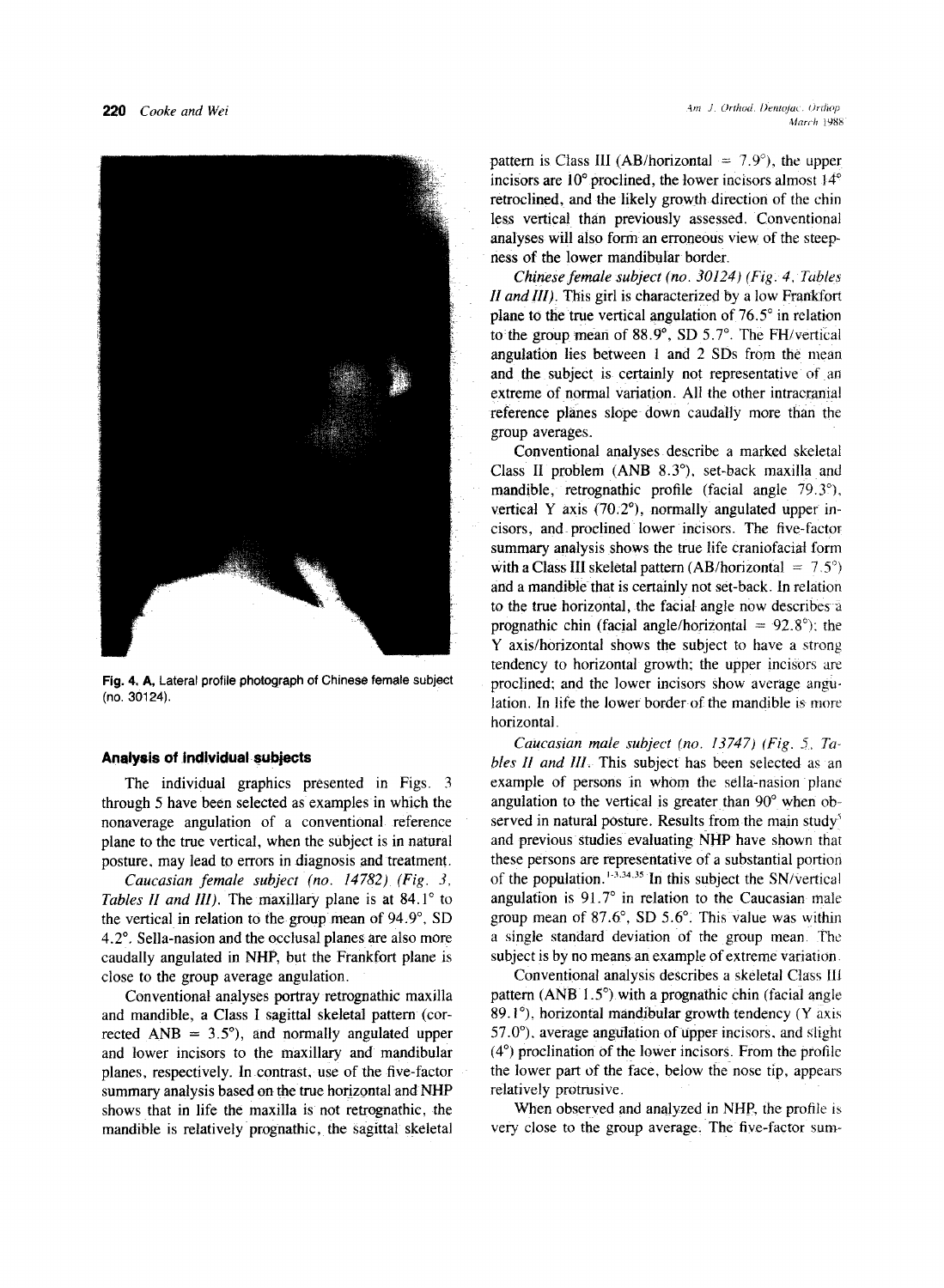

Fig. 4 (Cont'd). Comparisons between the craniofacial outline form of female subject in A and the average Chinese female ( $n = 120$ ). The outline forms are superimposed on the Frankfort plane at nasion (B) and on the true vertical at nasion (in natural head posture) (C).

mary analysis shows that in life the skeletal pattem is Class I (AB/horizontal =  $12.1^{\circ}$ ) and the facial angle/horizontal is normal with the chin not prognathic and with an average growth direction tendency for the chin (Y axis/horizontal =  $61.6^{\circ}$ ). The upper and the lower incisors are  $5^\circ$  retroclined compared with the group means.

# **SUMMARY AND CONCLUSIONS**

1. A five-factor summary dentoskeletal analysis, based on the true horizontal and natural head posture, has been described and then applied selectively to data from a large cephalometric population study.

2. Analysis of individual subjects produced differing interpretations of craniofacial form, depending upon whether the conventional intracranial planes were used as "reference" or the true horizontal and NHP. The new five-factor method provided data that more closely described the morphology and appearance of the subjects as they truly appeared in life. Hence, the data were more meaningful clinically.

3. Previous (conventional) analyses of the craniofacial form of the Chinese male had shown the average skeletal pattern to be Class II with retrognathic mandible in comparison with the Caucasian male. However, when observed in NHP and using the new method of analysis based upon the true horizontal, the true life skeletal pattern has been shown to be Class III in relation to the Caucasian male.



Fig. 5. A, Lateral profile photograph of Caucasian male subject (no. 13747).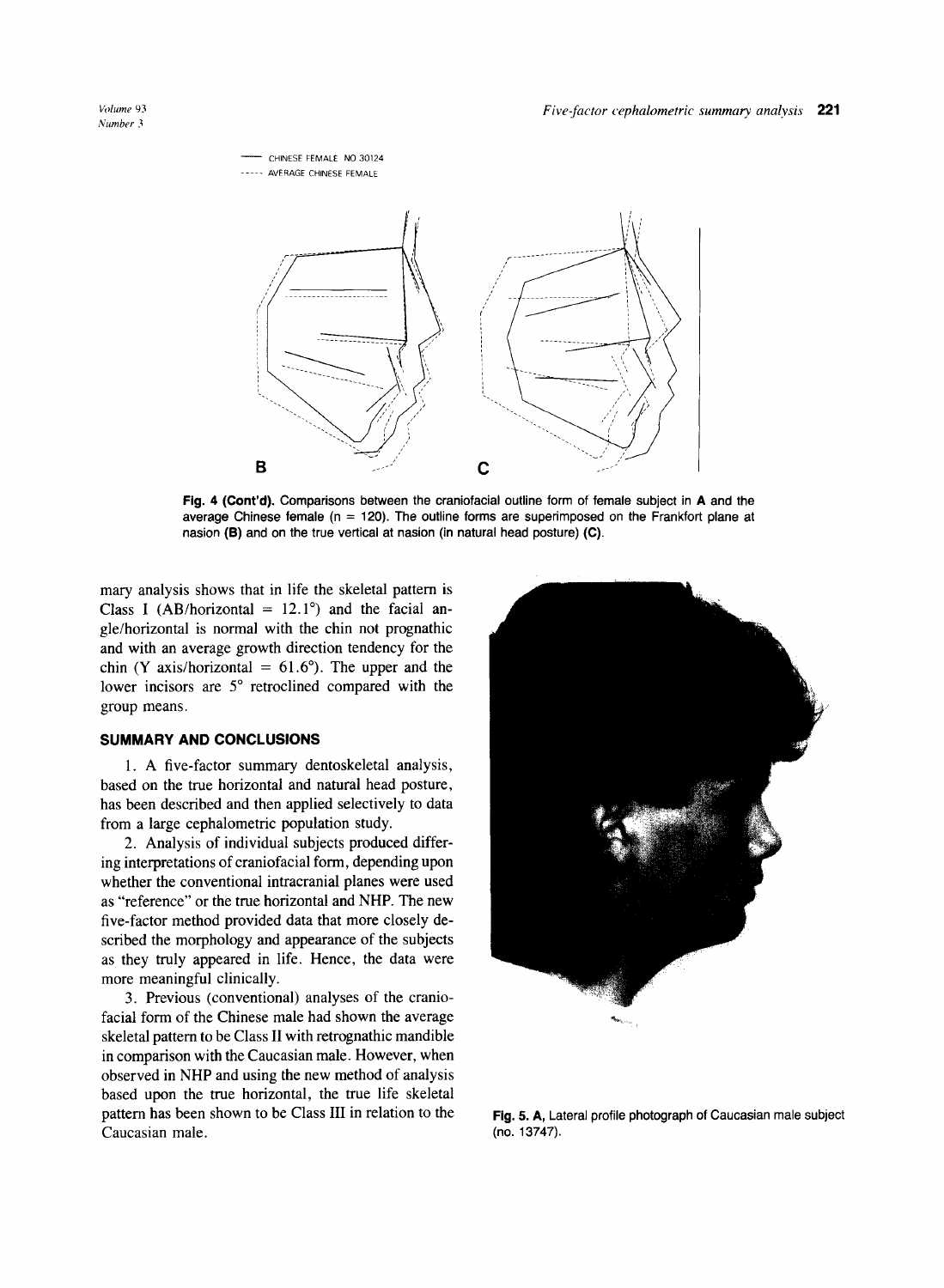

Fig. 5 (Cont'd). Comparisons between the craniofacial outline form of male-subject in A and the average Caucasian male (n = 40). The outline forms are superimposed on the sella-nasion plane at **nasion (B) and on the true vertical at nasion (in natumi head posture) (C).** 

**The previous erroneous view had arisen because of the different angulations of the SN plane to the true vertical in NHP between the two population groups**   $\text{(difference = } 4.4^{\circ}, P \leq 0.001).$ 

4. Special reference has been made to the AB/horizontal angle as an improved method for the assessment of the sagittal skeletal pattern. A suggested Class I clinical normal range of  $12^{\circ}$  to  $18^{\circ}$  was established.

**5. In individuals or groups in whom any conven**tional intracranial reference plane is not angulated within the average range to the true vertical in NHP, the new five-factor summary analysis produces useful valid supplementary data. This data may serve as "checks" and prevent significant errors in analysis, diagnosis, and treatment.

We wish to thank the Dental Illustration Unit and the Oral Radiology Unit, University of Hong Kong, for their support. Dr, Peter K-J Yen, Reader in the Department of Children's Dentistry and Orthodontics, was a cosupervisor for the Ph:D. thesis.

#### **REFERENCES**

- 1. Moerrees CFA, Kean MR: Natural head position, a basic consideration in the interpretation of cephalometric radiographs. Am J Phys Anthropol 1958;16:213-34.
- 2. Solow B, Tallgren A. Natural head position in standing subjects. Acta Odontol Scand 1971;29:591-607.
- 3. Foster TD, Howat AP, Naish PJ. Variation in cephalometric reference lines. Br J Orthod 1981;8:183-7.
- 4. Moorrees CFA. Natural head posture. In: Jacobson A, Caufield PW; eds; Radiographic cephalometry. Philadelphia: Lea & Febiger, 1985:84-9.
- 5. Cooke MS. Cephalometric analyses based on natural head pos-

ture of Chinese children in Hong Kong [Ph.D. thesis]. University of Hong Kong, 1986.

- 6. Wei SHY. The variability of roentgenographic cephalometric lines of reference. Angle Orthod 1968;38:74-8.
- 7. Broadbent BH Sr, Broadbent BH Jr, Golden WH. Bolton standards of dentofacial developmental growth. St. Louis: The CV Mosby Company, 1975.
- 8. Riolo ML, M0yers RE, McNamara JA, Hunter WS. An atlas of craniofacial growth. Monograph 2, Craniofacial Growth Series. Ann Arbor: 1974. Center for Human Growth and Development. University of Michigan.
- 9. Prahl-Anderson B, Kowalski CJ, Heydendael PHJM, eds. A mixed-longitudinal interdisciplinary study of growth and development. New:York: Academic Press, 1979.
- 10. Siersbæk-Nielsen S, Solow B. Intra- and inter-examiner variability in head posture recorded by dental auxiiiaries: AM J ORTHOD 1982;82!50-7~
- 11. Moorrees CFA, Tandarts MEV, Lebret LML, Glatky CB, Kent RL Jr, Reed RB: New norms for the mesh diagram analysis. AM J ORTHOO 1976;69:57-7 t.
- 12. Lundström A. Orientation of profile radiographs and photos intended for publication of case reports. Proc Finn Dent Soc i981;77:105211.
- 13. Ferrazzini G. Critical evaluation of the ANB angle. AM J ORTHOD 1976;69:620-6.
- 14. Binder RE. The geometry of cephalometrics. J Clin Orthod 1979;13:258-63.
- 15. Lewis DH. Lateral skull radiographs: using SNA and SNB. Dent Update 1981:8:123-6.
- 16. Taylor CM. Changes in the relationship of nasion, point A, and. point B and the effect upon ANB. AM J ORTHOD 1969;56. 143-63.
- 17. Beatty EJ. A modified technique for evaluating apical base relationships. AM J ORTHOD 1975;68:303-15.
- 18. Freeman RS. Adjusting A-N-B angles to reflect the effect of maxillary position. Angle Orthod 1981;51:162-71.
- 19. Hussels W, Nanda RS. Analysis of factors affecting angle ANB. AM J ORTHOD 1984;85:411-23.